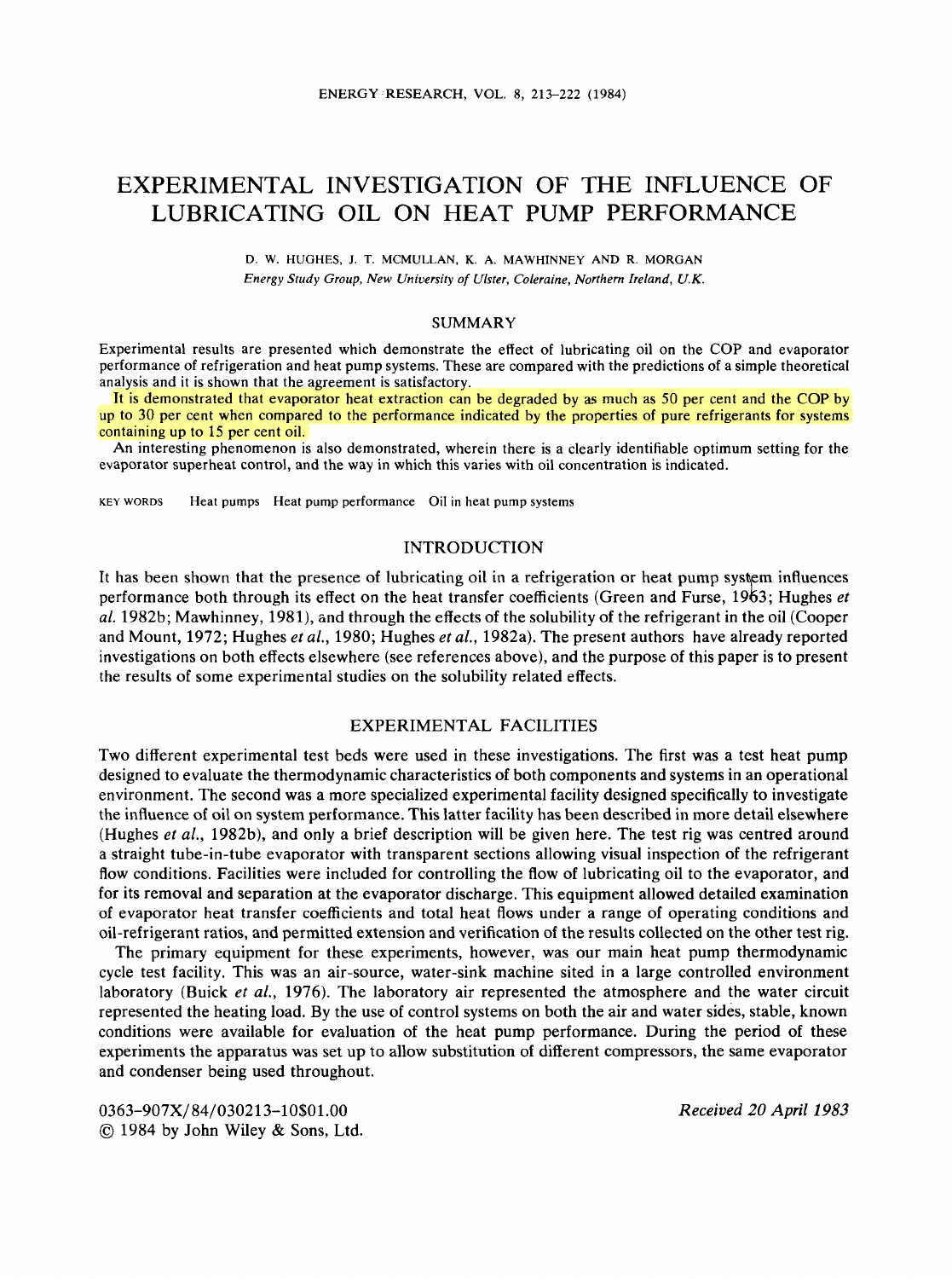

**Figure 1. Schematic diagram of tests pump** 

The arrangement of the equipment for testing a rotary sliding vane compressor is shown in Figure **1,**  and it can be seen that facilities are included for liquid separation in the compressor discharge line, interstage injection to the compressor, and liquid-suction heat exchange. Refrigerant pressure and temperature were monitored at points around the system, as were the refrigerant mass flow rate, and the water flow rate and temperature differences in the external heat exchange circuits.

Initially, the temperatures were monitored using platinum resistance thermometers, but a number of serious operational problems were encountered which led to their use being discontinued. These arose because the data recording was being done continuously and automatically over lengthy periods of time. Thus, many problems which would not normally manifest themselves, if manual recording techniques were used, began to make their presence felt, resulting in temperature measurement errors that were too large to allow reasonably accurate determination of either heat transfer **or** refrigerant flow conditions. These effects included self heating, current supply instabilities, amplifier drift, and the general problem of resolving small differences between large signals. Random differences between the platinum resistance elements themselves were also a constant source of calibration problems.

Both thermocouples and thermistors were tried as alternatives. Thermistors, although inherently more sensitive than PRT's, required individual calibration and, because of their extreme non-linearity, were very difficult to use for quantitative work. (Recently, however, matched thermistors have become available at low prices and it is possible that this objection may be removed. We are, at present investigating the possibility of using matched thermistors for heat pump measurements again.) However, for the experiments being reported here, only thermocouples remained as an acceptable method of temperature measurement. In order to reduce the amount of wiring, all thermocouples were connected to the same reference junction, which was an ice-water bath agitated by a constant stream of air bubbles. The use of a common reference junction requires the electrical isolation **of** the test junctions from each other-a point that is all too often overlooked, though not for long.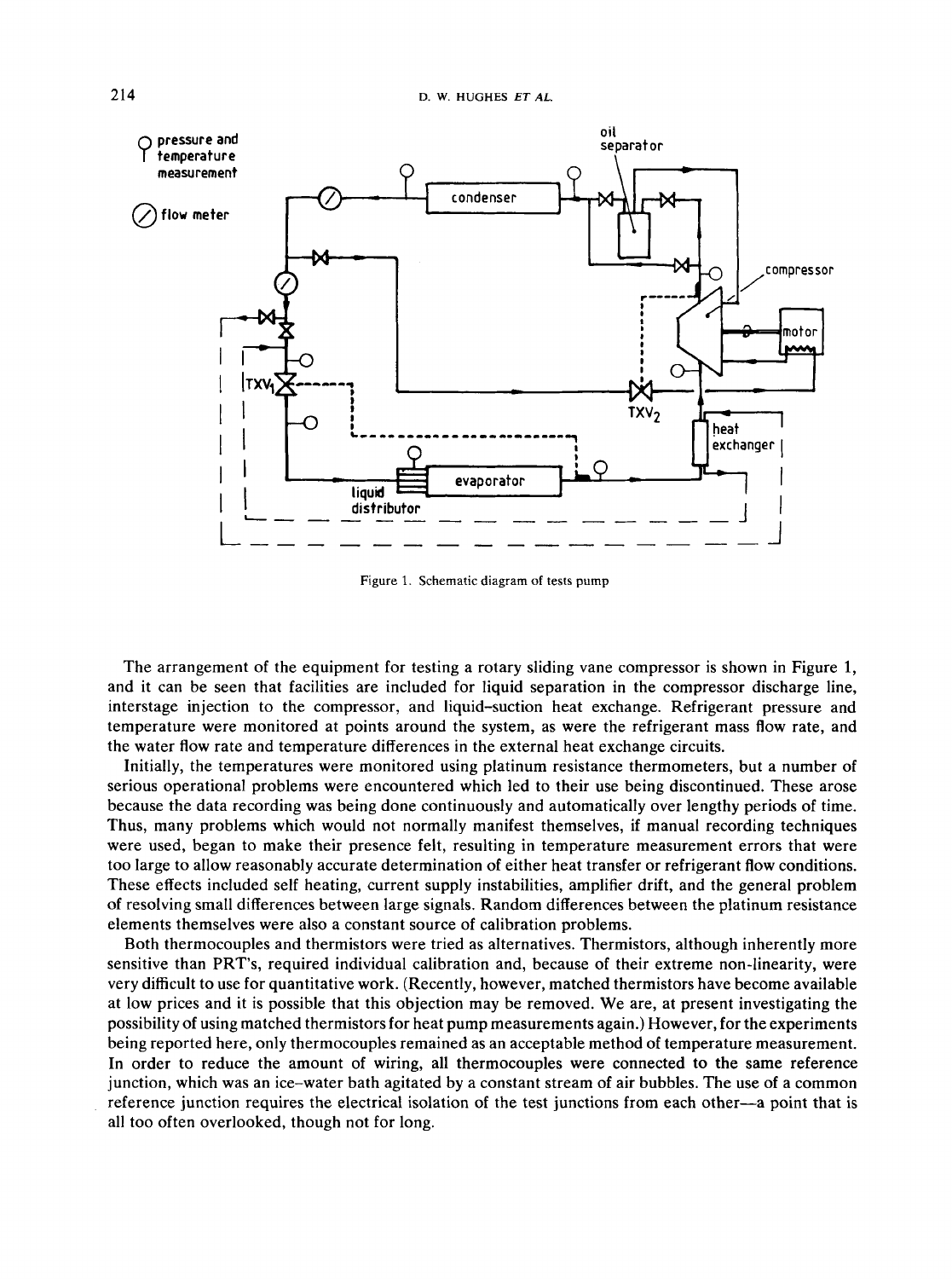| DATE ISB9SB<br>Run 5<br>Remarks 1410 Photographs 1-10 on First Film 1 dec C supermeat | HEAT FLOW TO WATER(KW)<br>$\frac{1}{2}$ |
|---------------------------------------------------------------------------------------|-----------------------------------------|
|                                                                                       |                                         |
|                                                                                       | <b>CONTRACTOR</b><br><b>COMPONENT</b>   |
|                                                                                       |                                         |

| OIL COOLER<br>EVAPORATOR TOTAL<br>$\mathcal{C}$<br>⇔ ¢a<br>DESUPERHEATER<br>SECTION<br>SECTION<br>SECTION<br>SECTION<br>MOTOR COOLER<br>CONDENSER<br>EVAP                                                         |                                         |                  |                                                                                                                                                  |                                               |                     |                                |      |       |        |                                                                                |                                                                               |                                         |  |
|-------------------------------------------------------------------------------------------------------------------------------------------------------------------------------------------------------------------|-----------------------------------------|------------------|--------------------------------------------------------------------------------------------------------------------------------------------------|-----------------------------------------------|---------------------|--------------------------------|------|-------|--------|--------------------------------------------------------------------------------|-------------------------------------------------------------------------------|-----------------------------------------|--|
| 经价格<br>$\overline{\phantom{a}}$<br><b>MOT135</b><br><b>SECTION</b><br><b>SECTION</b><br><b>POLL23S</b><br>BEND<br>COMPONENT<br>EVAF                                                                               | HEAT (KH)<br>1820<br>1840               | $\frac{35}{200}$ |                                                                                                                                                  |                                               | n<br>Eddin<br>Eddin | Esus <del>.</del><br>Esus      | HEAT | TRANS | COEFF. | FRE 55198<br>1999 - 1998<br>1999 - 1999<br>1998 - 1999<br>1998 - 1999<br>6.203 | DROP (BAR)                                                                    | <b>MEASURED T-SAT.T</b><br><b>SE</b> 23 |  |
| HEAT TRANS. CO<br>WATER SIDE<br>4.97<br>$\frac{2}{5}$<br>4.74                                                                                                                                                     | 岳                                       |                  | 짇                                                                                                                                                | 3115<br>ndhe<br>Sidhi<br>$\ddot{\phantom{0}}$ |                     | HEAT TRANS. COEFF. (20/50.M-K) |      |       |        | REYNOLDS<br>  4472<br>  4518<br>  45486<br>  45486                             | PRANDTL<br>$\begin{array}{ccc}\n0 & 2 & -1 & 0 \\ 0 & 0 & 0 & 0\n\end{array}$ |                                         |  |
| ELECT. POWER IN<br>COND TEMP IN<br>COND WATER FLOW<br>EVAP WATER FLOW<br>TOTAL HEAT OUT<br>TOTAL HEAT IN<br>TEMP OUT<br>REF VOL. FLOW<br>OIL FLOW<br>TEMP OUT<br>EVAP TEMP IN<br>REF FLOW                         |                                         |                  | <b>9.04 NOV 0.5</b><br>5.0 L'HIN<br>8.9 L'HIN<br>0.02 KC/S<br>1.10<br>43.1 DEG C<br>50.4 DEG C<br>16.3 DEC 1<br>13.3 DEC 1<br>13.3 NM<br>1-21 KW | ں ں                                           |                     |                                |      |       |        |                                                                                |                                                                               |                                         |  |
| IN) /FC<br>$\hat{\mathbf{z}}$<br>COP(HEAT OUT/POWER<br>COP(POWER IN+HEAT<br>COP(HEAT OUT/(HEAT                                                                                                                    | WER IN)<br><b>AT IN)</b><br>$0.07 - HE$ |                  | 1.5<br>ra na m                                                                                                                                   |                                               |                     |                                |      |       |        |                                                                                |                                                                               |                                         |  |
| PRESSURE BEFORE EXP.VALVE<br>TEMP.BEFORE EXP.VALVE<br>PRESSURE AT EVAP.EXIT<br>OIL CONCENTRATION<br>OVERALL LMTD<br>TEMP.AT EVAP.EXIT<br>ENTRANCE QUALITY<br>ENTRANCE ENTHALPY<br>EXIT ENTHALPY<br>EXIT SUPERHEAT |                                         |                  | 12.88 BAR<br>49.72 DECC<br>3.31 BAR C<br>7.31 DECCC<br>84.95 KJ/KC<br>84.98 KJ/KC<br>19.23 DECCC<br>0.000<br>7.90 DEC C                          | ž<br>្ល                                       |                     |                                |      |       |        |                                                                                |                                                                               |                                         |  |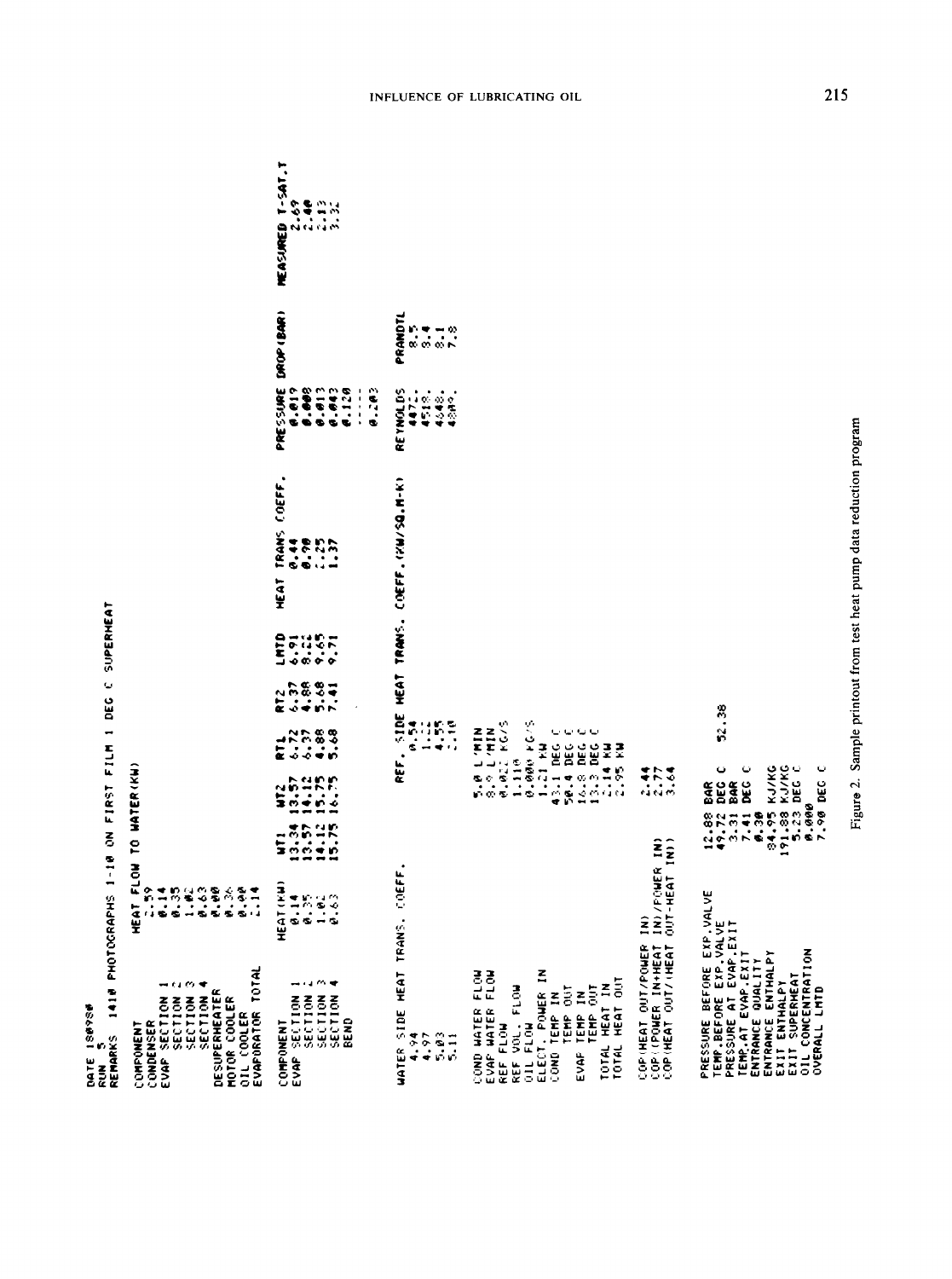

**Figure 3. Comparison of compressor performance with manufacturer's performance chart-COP for heating** 

Pressure was monitored using strain gauge pressure transducers which gave an output voltage proportional to pressure. These were factory calibrated and arrived with calibration charts giving their nonlinearity, hysteresis and sensitivity. It was found that the zero errors of these transducers varied with time and temperature (probably due to creep of the strain gauge diaphragm), and consequently they had to be recalibrated before each experimental run. This was easily achieved by using two-way valves to vent the transducers to atmosphere, enabling single point calibration readings to be taken. It was estimated that, after allowing for zero error, reference calibration and amplifier drift, these transducers were accurate to better than 1 per cent.

Fluid flows were measured using axial flow turbine meters, power was determined by thermal wattmeters, and the compressor shaft power was measured for open compressors using a dynamometer constructed in our own laboratories.

Data were collected using a Motorola 6800 based microcomputer data logger which recorded the experimental measurements on floppy disk and then transmitted them to the university mainframe computer for processing. Thus, data were recorded quickly and at variable cycle rates down to about once every ten seconds, though once per minute was the normal sampling rate.

The raw data were processed to provide information about the performance of the system as a whole and second law analyses allowed the behaviour of each component to be analysed. A sample printout from the data reduction program is shown in Figure 2.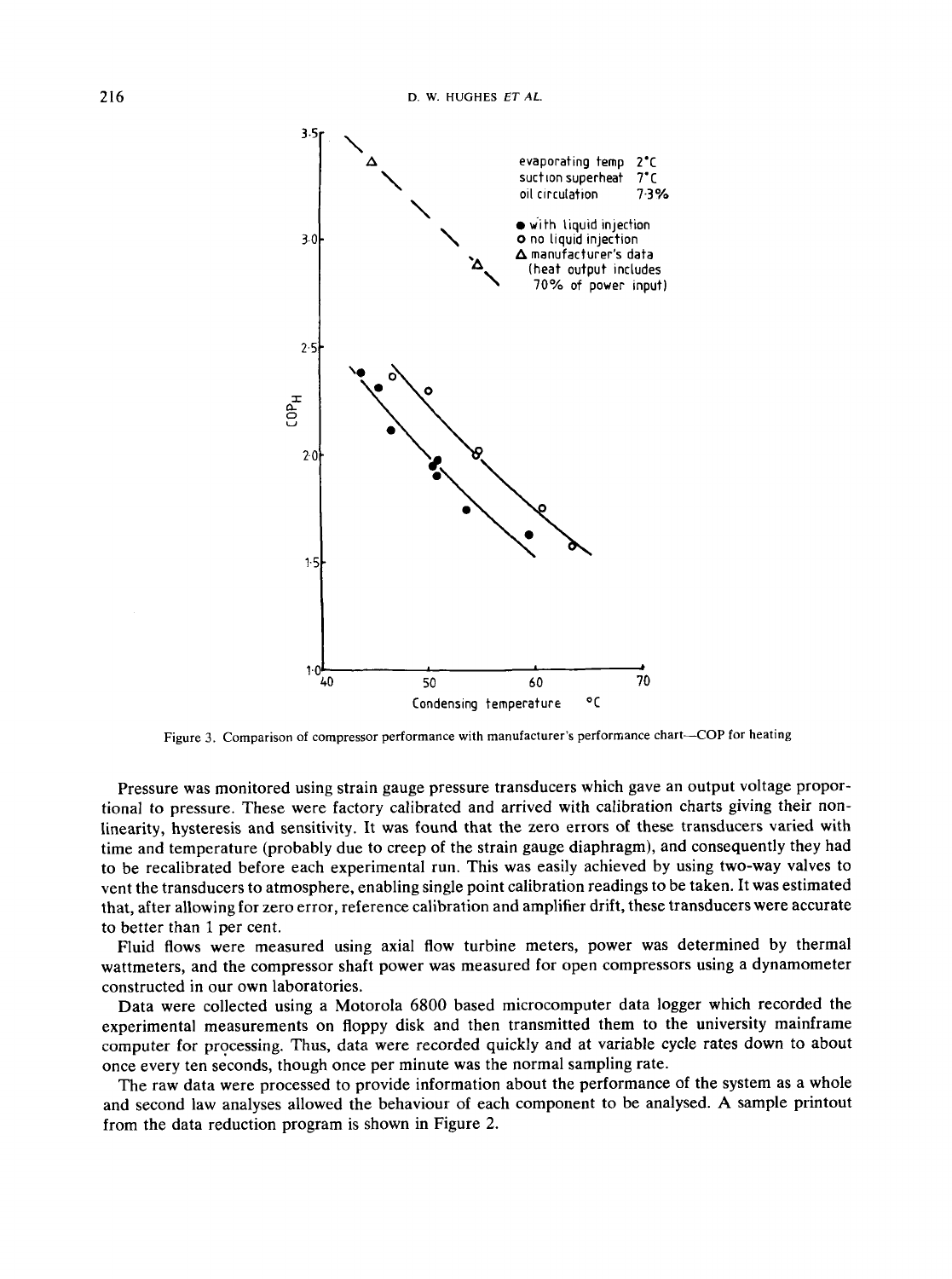

**Figure 4. Comparison of compressor performance with manufacturer's performance chart-heat extraction** 

## DATA REDUCTION

The data reduction program contained all of the calibration and correction factors needed to convert the instrument readings to the appropriate physical units. It also had access to refrigerant state point property subroutines to calculate the refrigerant enthalpy, entropy, saturation temperature and density at each of the measured points around the cycle. From these data, the heat flow in each element of the system could be calculated, together with a second law analysis which gave the irreversibility in that component. In components where heat transfer to the external water system was taking place, it was possible to compare these indirect values with experimental measurements.

From the outset, inconsistencies were observed between the external measurements and the internal thermodynamics as determined from this analysis. These were

- The observation of liquid line temperatures and evaporator temperatures significantly higher than the saturation temperatures read off refrigerant charts (or calculated by our refrigerant properties programs).
- (b) The heat changes in the evaporator and condenser as calculated from the water measurements were smaller than those derived from the refrigerant state point properties.
- The measured heat pump COP was about one third less than the value estimated from the manufacturer's compressor performance data.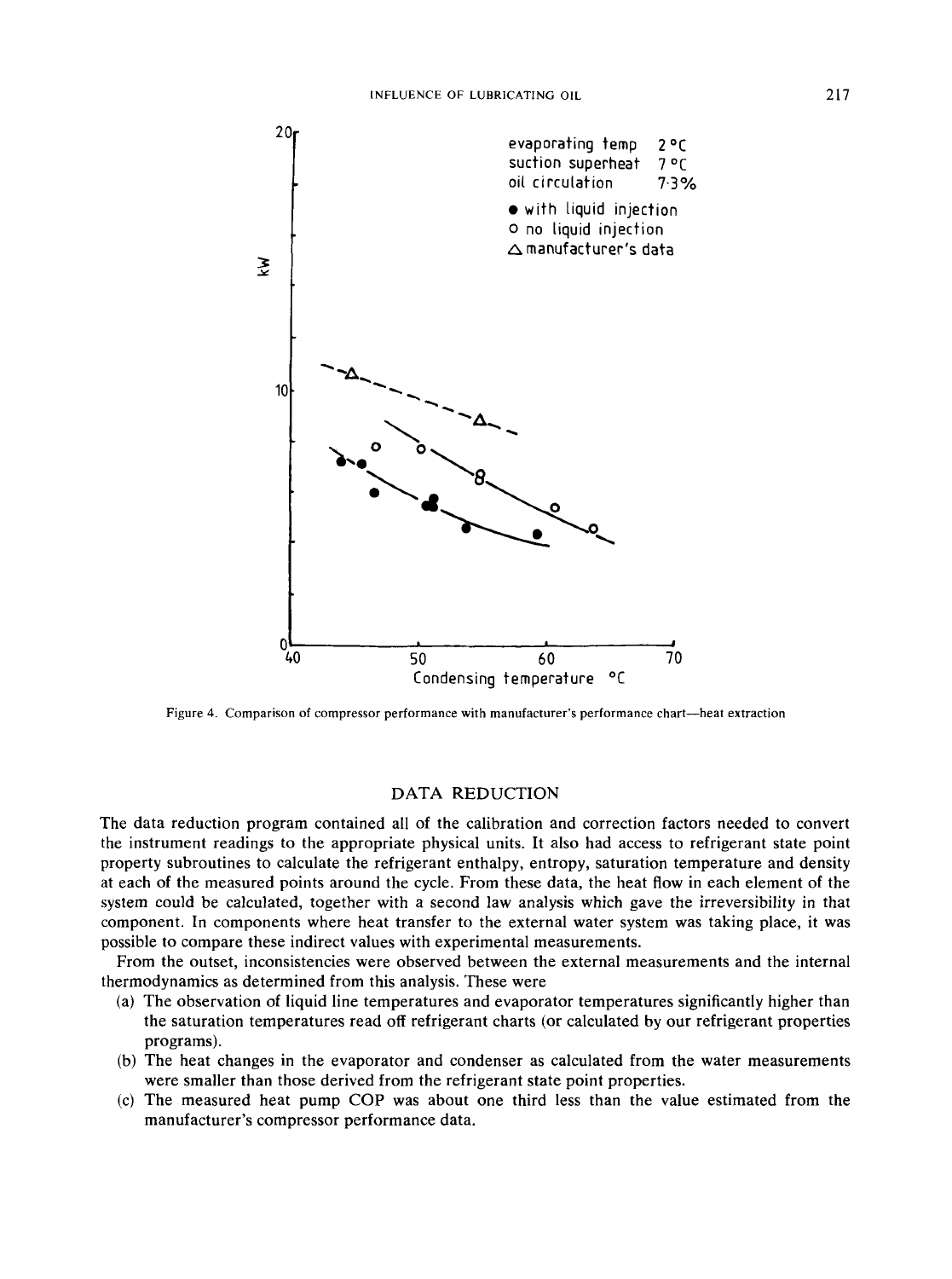

Figure **5.** Variation of COP with evaporator superheat for different oil concentrations

These observations were rather puzzling at first and instigated an extensive period of equipment assessment and calibration which finally led us to have confidence in our instrumentation and experimental approach, but left the irregularities unexplained. Eventually, in **a** blinding glimpse of the obvious, it was realized that the lubricating oil in an oil flooded compressor was having a serious effect on the system performance, and that our analysis would have to be restructured to allow for this. **A** simple calculation based on Raoult's Law produced the levels of temperature elevation that we were observing, and provided the justification for launching a much more extensive study of these effects.

Preliminary results from the theoretical side of this study were described by Hughes *et al.* (1980), and this paper sets out to report some experimental results and their relationship with the theoretical development.

## RESULTS

The first observation, and the one that instigated the detailed assessment in the first place, was that the compressor performance observed in our experiments was consistently below that claimed by the manufacturer. It was also typically around 25 per cent of Carnot efficiency, whereas **30-40** per cent is much more common. **A** comparison of the measured performance and that expected from the manufacturer's performance chart is shown in Figures **3** and **4.** Figure **4** shows that the reduction in performance is arising through a reduction of evaporator heat transfer by about **30** per cent compared to that claimed by the manufacturer. After a length period of investigation, we eventually managed to identify the probable cause of this discrepancy. We believe that the manufacturer was using the standard gas-loop test method in which the compressor discharge refrigerant is cooled and throttled back to the required suction conditions. The compressor performance is then calculated using pressure and temperature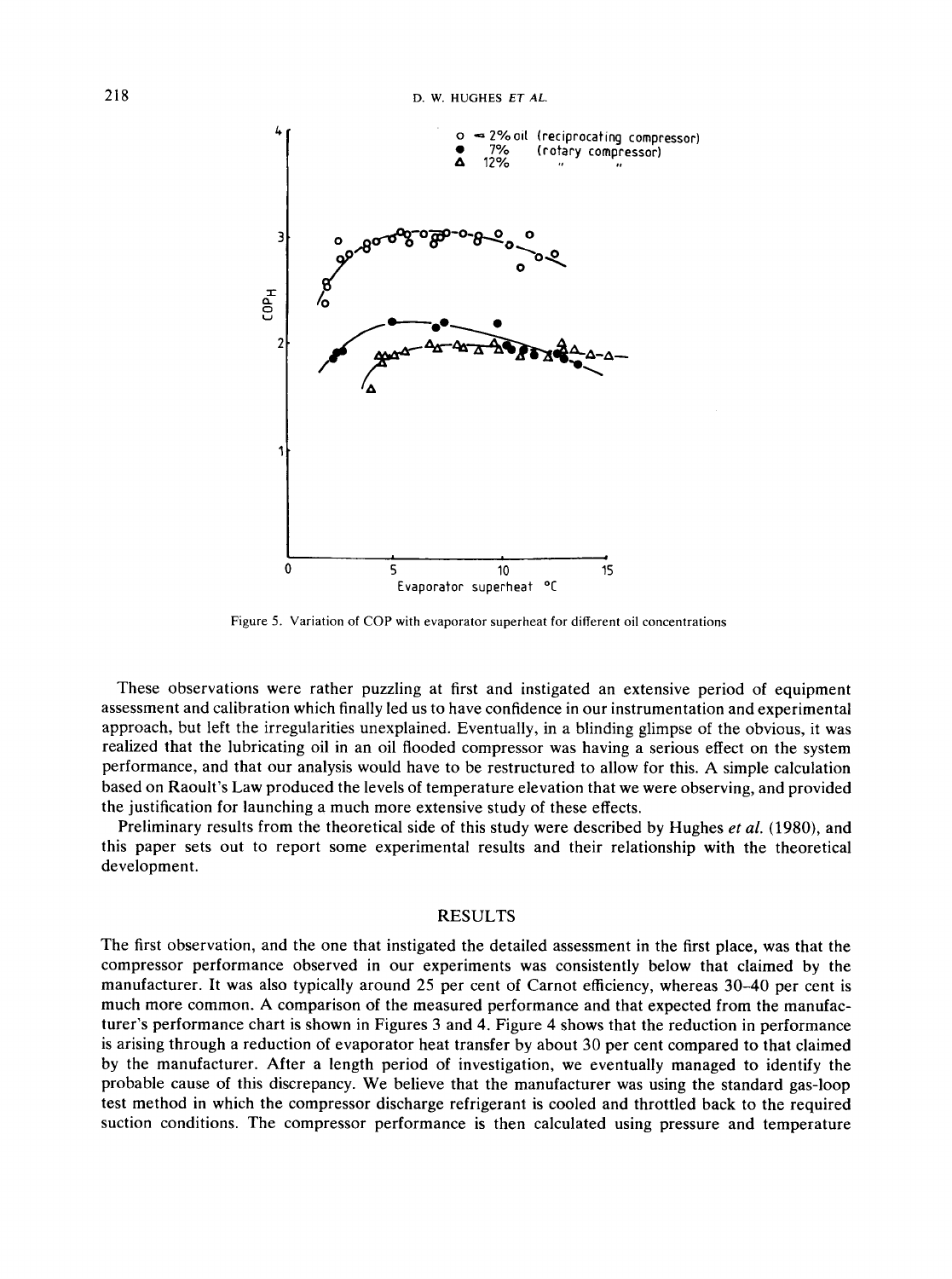

**Figure 6. Variation of ratio of measured heat input to that found from pure refrigerant properties with oil concentration for fixed evaporator superheat conditions** 

measurements and the properties of pure refrigerant as provided by the refrigerant producers. At no point in the cycle does the refrigerant exist in the liquid state, and, even more seriously, there is no measurement of actual heat transfer-indeed, there cannot be measurement of evaporation or condensation heat transfer rates as the processes do not take place. Our test unit performed calorimetric measurements on the whole heat pump or refrigeration system, and therefore allowed assessment of compressor performance under actual operating conditions. Thus, the fundamental difference in approach ensures that in our facility the effects of factors such as oil-refrigerant solubility will be apparent, whereas in the gas-loop system they cannot be seen, as the crucial final step in performance assessment is made using the properties of pure refrigerant rather than those of the complicated fluid mixture actually present in the machine.

This degradation in the COP has been discussed elsewhere (Hughes *etal.,* 1980) and we wish to present here some experimental measurements for comparison with the analysis given there. Before making any comparison between theory and experiment, one feature of the analysis is worth stressing. In direct contrast with what would be expected from pure refrigerant data, an optimum value of the evaporator superheat was predicted, at which the COP was a maximum. (For a pure refrigerant system the best COP would be expected at zero evaporator superheat.) Figure *5* shows the effect very clearly, and illustrates how an increasing oil concentration both reduces the COP and increases the optimum evaporator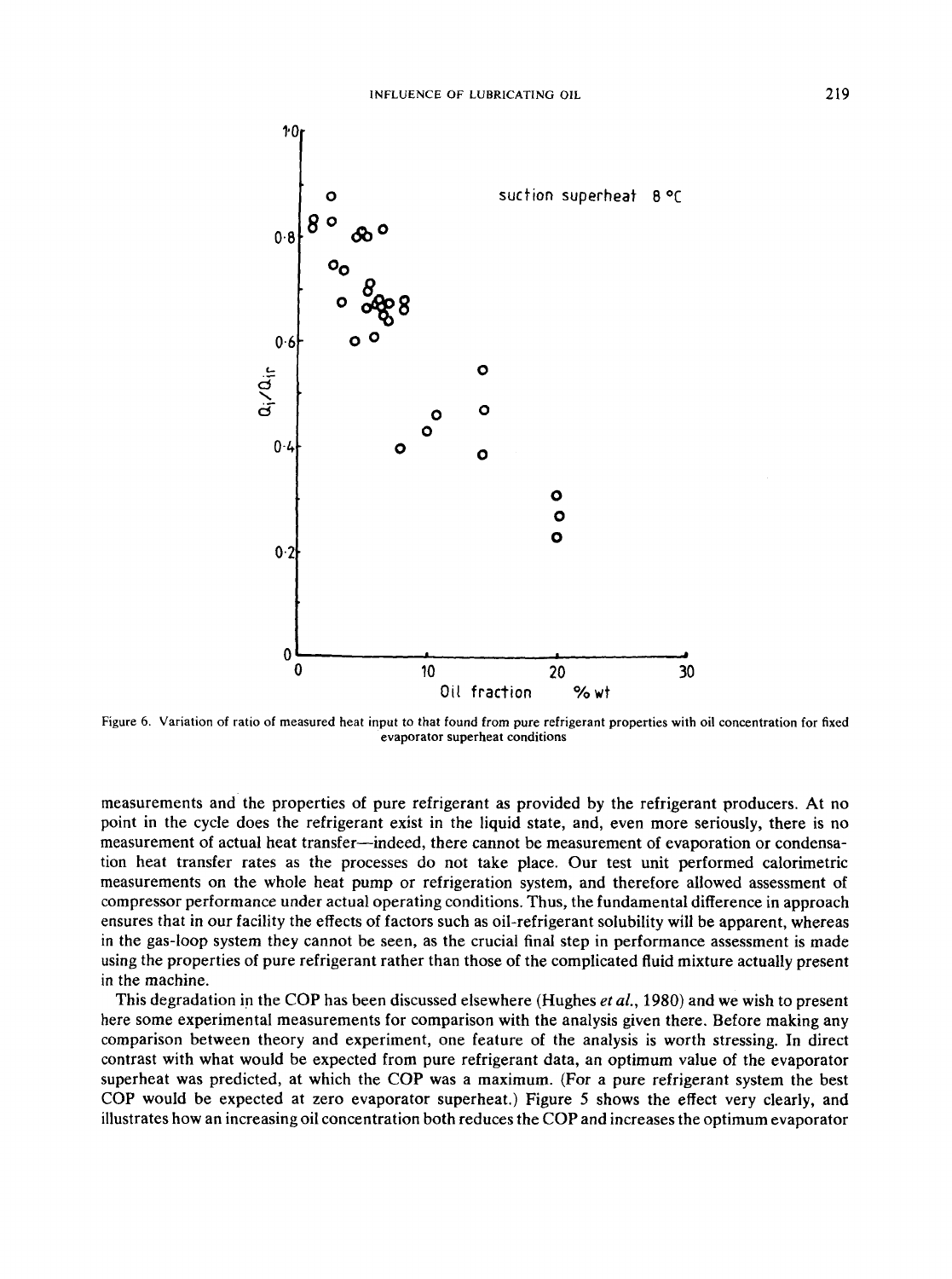

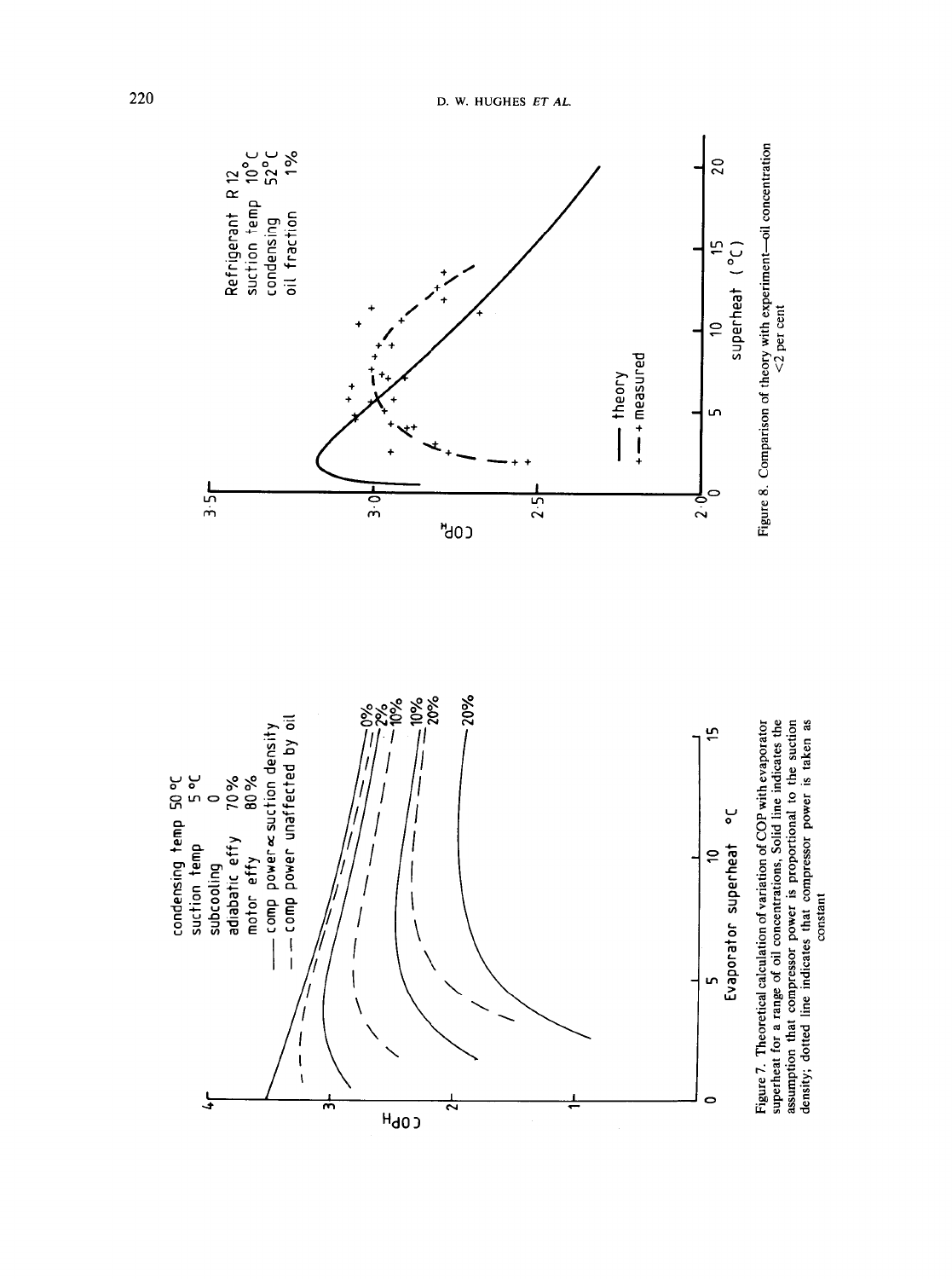